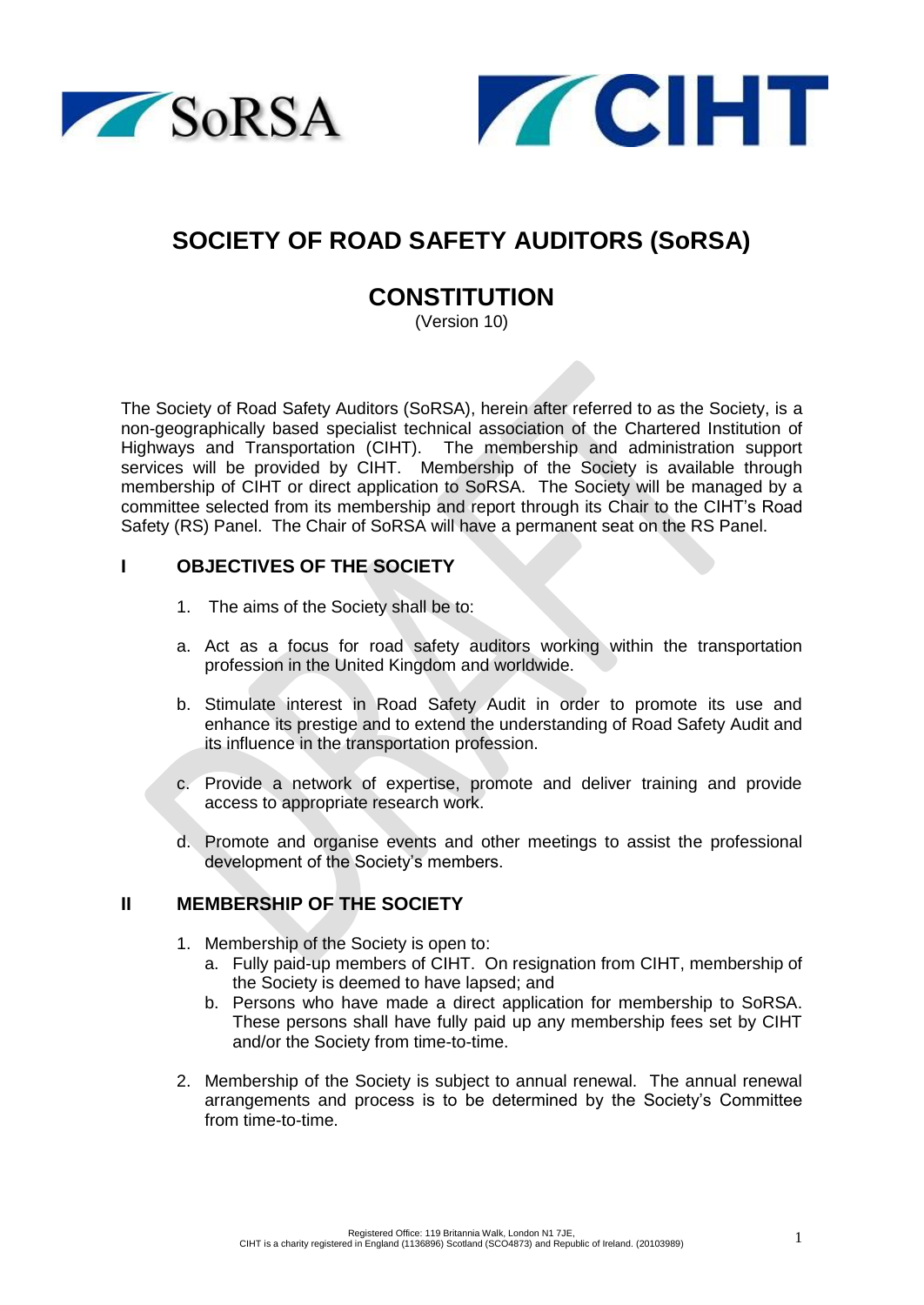



- 3. Members may resign at any time from the Society by letter to the Society Secretary. Resignation from the Society does not automatically mean resignation from CIHT.
- 4. Members may be expelled from the Society for contravening either the Constitution of the Society or that of the CIHT, harming the interests of the Society, or being overdue with any CIHT or Society membership fee.
- 5. Members have the right to:
	- a. vote and put forward motions at General Meetings of the Society
	- b. stand for election to Society Committee posts, subject to the condition set out in clause V 2 of this Constitution.
	- c. take part in meetings and special events organised by the Society
	- d. receive information from the Society on subjects of interest.
- 6. Members of the Society have a responsibility to:
	- a. promote the aims of the Society
	- b. comply with regulations of the CIHT
	- c. carry out the duties of any office undertaken
	- d. promptly pay membership and other fees.

#### **III MEETINGS OF THE SOCIETY**

- 1. The Annual General Meeting shall be called by the Committee.
- 2. Extraordinary General Meetings can be called by the Committee or following a request from a fifth of the membership of the Society. The numbers of Society members for this purpose is defined as being those on the Society's list of members at the time when the Extraordinary General Meeting is requested.
- 3. The Annual General Meeting will usually be held in June of each year.
- 4. The Agenda for the Annual General Meeting, along with any motions for presentation and papers for discussion, which have been initiated by the Committee, will be distributed by the Secretary at least 21 days before the meeting. Distribution may be made electronically (by e-mail or otherwise) or by post. Proof of postage or e-mail will be taken as proof of delivery.
- 5. The Secretary will also distribute, at the same time, any relevant items, which are received at least 28 days before the Annual General Meeting.
- 6. No business shall be transacted at any General Meeting unless a quorum is present. As a minimum, ten members of the Society shall form a quorum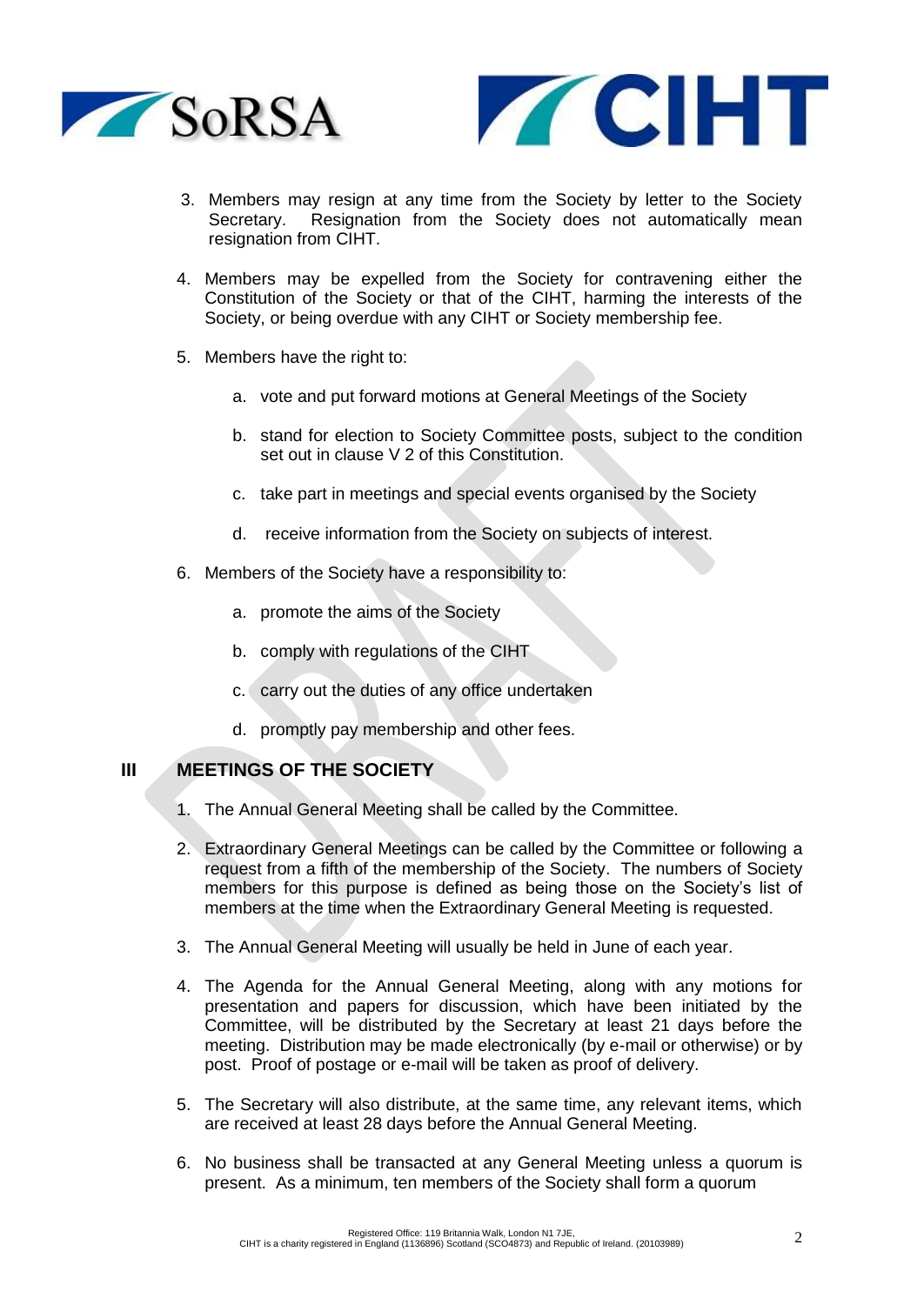



- 7. Decisions at the Annual General Meeting shall be by simple majority of the membership present at the meeting.
- 8. Members shall be entitled to one vote. The Chair shall have a second, casting, vote.
- 9. The Annual General Meeting shall:
	- a. receive and consider the Annual Statement of Accounts of the Society, which will have been checked by the Independent Financial Reviewer, for the preceding year.
	- b. elect members to the Committee as necessary
	- c. approve the arrangements for the independent reviewing of the accounts for the following year
	- d. consider any business, notice of which has been given in writing to the Secretary at least seven days before distribution of the agenda for the meeting
- 10. Committee meetings:
	- a. Shall be held on a regular basis at no greater intervals than six months at a location decided by the Committee at the preceding meeting.
	- b. Consider any business, notice of which has been given in writing to the Secretary at least seven days before the meeting.
	- c. Set and manage the programme of events for the Society.
	- d. Meetings are called by the Chair or at least two other members of the Society's Committee.
	- e. Notices convening meetings shall be sent to members not less than 14 days in advance. Papers for discussion will be distributed at least seven days in advance.
	- f. A quorum for the meeting shall be the Chair or Vice Chair and sufficient committee members to constitute more than half of the Committee.
	- g. Decisions shall be by simple majority of those present at any meeting. The Chair has a second, casting, vote.
	- h. Members who are unable to attend may give their written proxy vote to another member of the Society's Committee. Each member may hold a maximum of one proxy.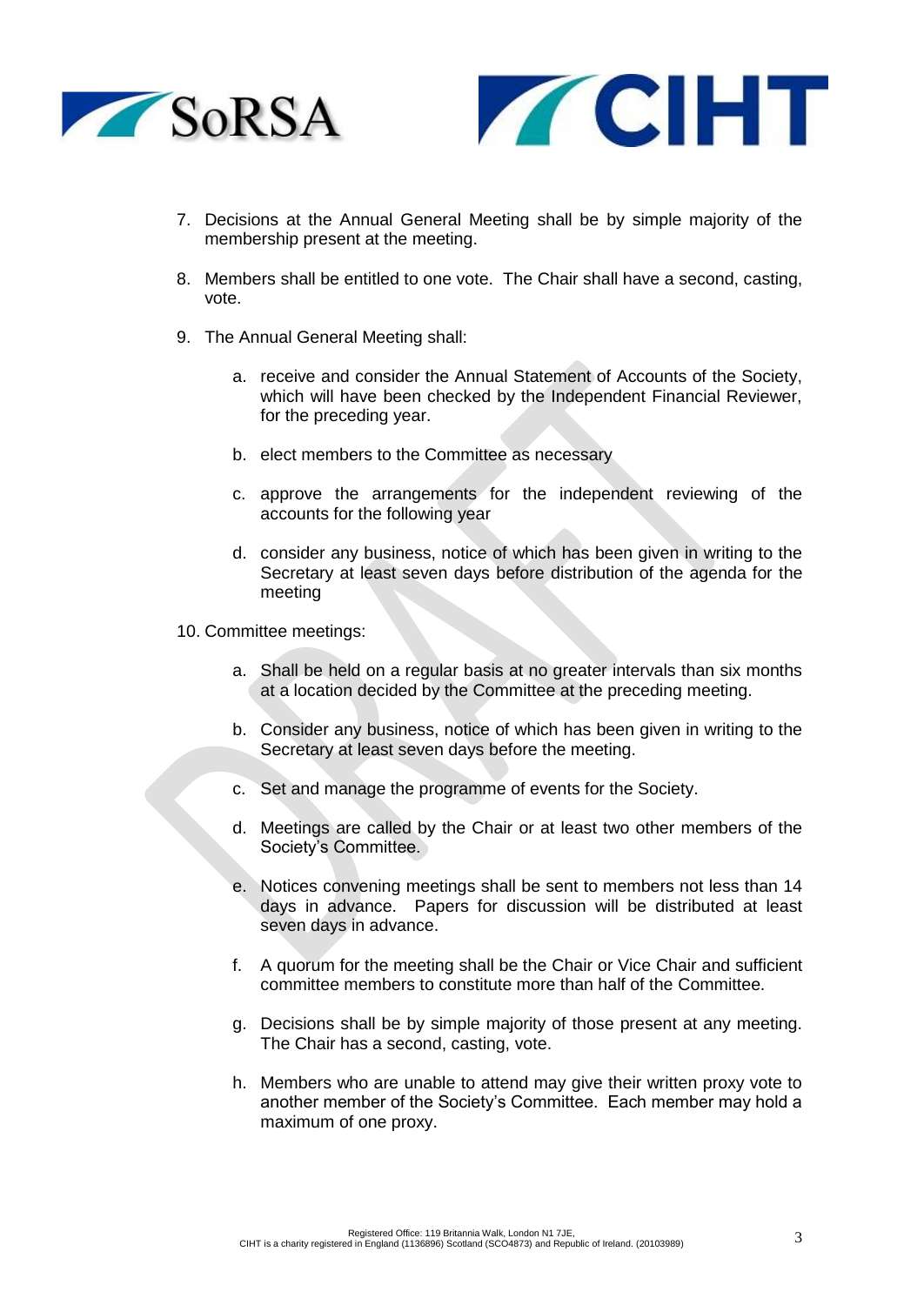



The Committee shall have the power to appoint such sub-committees as may be deemed necessary. Sub-committees shall be granted such powers as may be required to carry out functions delegated.

#### **IV FINANCE**

- 1. All income and expenditure generated by the Society is held on behalf of CIHT.
- 2. The Society Committee shall exercise financial control over it affairs with the aid of the CIHT Honorary Treasurer.
- 3. Proper records shall be kept of all funds on the lines laid down by the CIHT and approved by the Society's Independent Financial Reviewer.
- 4. The financial year shall end on 31 December and final accounts approved by the Society's Independent Financial Reviewer shall be submitted to the Director of Finance by the deadline set by CIHT for incorporation into the Institution's Annual Report and Financial Statement.
- 5. Any surplus funds in excess of six months expenditure (defined as the average requirement over the past 3 years) shall be remitted to the CIHT central account.
- 6. The monies held by the Society on behalf of CIHT shall be operated in accordance with the Institution's financial regulations and held:
	- a. in a bank current account in the name of the Society of Road Safety Auditors. Cheques drawn on these accounts shall be signed by any two of a panel of three bank signatories, who shall be appointed by the Society's Committee.
	- b. in cash imprest not normally exceeding £200.
- 7. The Treasurer shall present, for the inspection and approval of the Annual General Meeting, the independently reviewed accounts of the Income and Expenditure during the previous year to 31 December and the Liabilities and Assets at that date.
- 8. The Independent Financial Reviewer approved by the Annual General Meeting shall have access at all times to the books and accounts of the Society.

#### **V COMPOSITION OF THE COMMITTEE**

- 1. The Society's Committee shall comprise:
	- a. Chair, who will preside over meetings.
	- b. Secretary, who is responsible for ensuring the wishes of the Committee are carried out.
	- c. Treasurer, who is responsible for all financial matters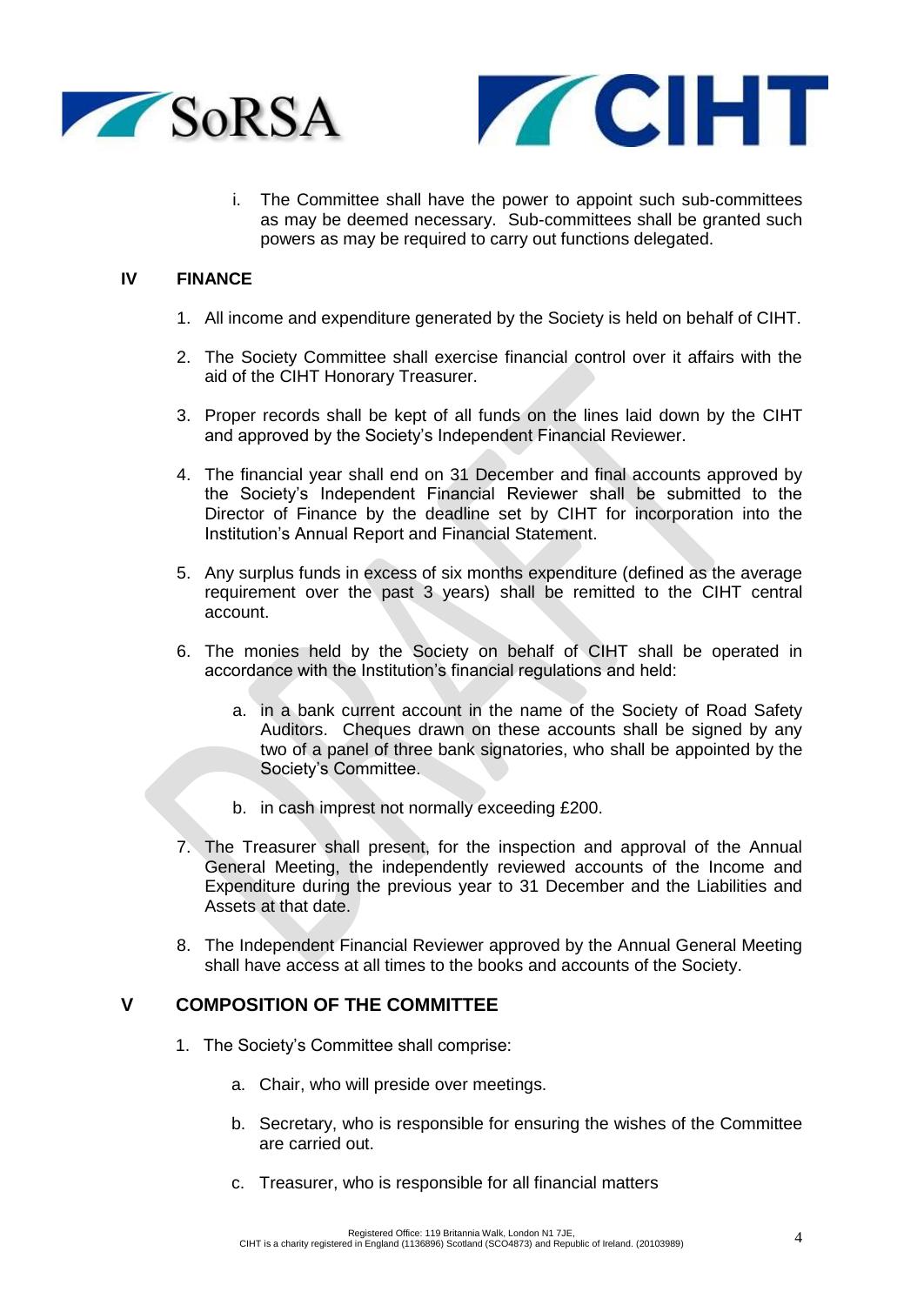



- d. Vice Chair, who will support the Chair and deputise in their absence
- e. Events Officer
- f. Web Officer, who is responsible for managing the Society's web-pages
- g. Newsletter Editor
- h. Membership Secretary
- i. Ordinary Committee members (up to 10)
- j. The 2 most recent past Chairs
- k. Up to a maximum of 3 Co-opted Members
- 2. Membership of the Committee by those members who have joined the Society by direct application to SoRSA shall be limited to a maximum number comparable to the same proportion of those members who have joined the Society by direct application, compared with the numbers of CIHT members of the Society.
- 3. The Membership Secretary will be appointed by the Committee and will be an ex-officio member of the Committee.
- 4. The 2 most recent past Chair are ex-officio members of the Committee
- 5. The Co-opted Members may be appointed at the discretion of the Committee. Co-opted Members may only be appointed on an annual basis and in any case may not be appointed for more than 3 consecutive years.

## **VI ELECTION TO OFFICER POSTS**

- 1. The post of Chair is not elected. The Vice Chair assumes this position on completion of the sitting Chair's tenure of two years. The Chair's position can only be held for one two-year period.
- 2. The following posts are to be decided by elections:
	- I. Vice Chair
	- II. Secretary
	- III. Treasurer
	- IV. Events Officer
	- V. Newsletter Editor
	- VI. Web Officer
- 3. Nominations for Vice Chair shall be proposed by the existing Committee at a Committee meeting no later than 28 days before the Annual General Meeting.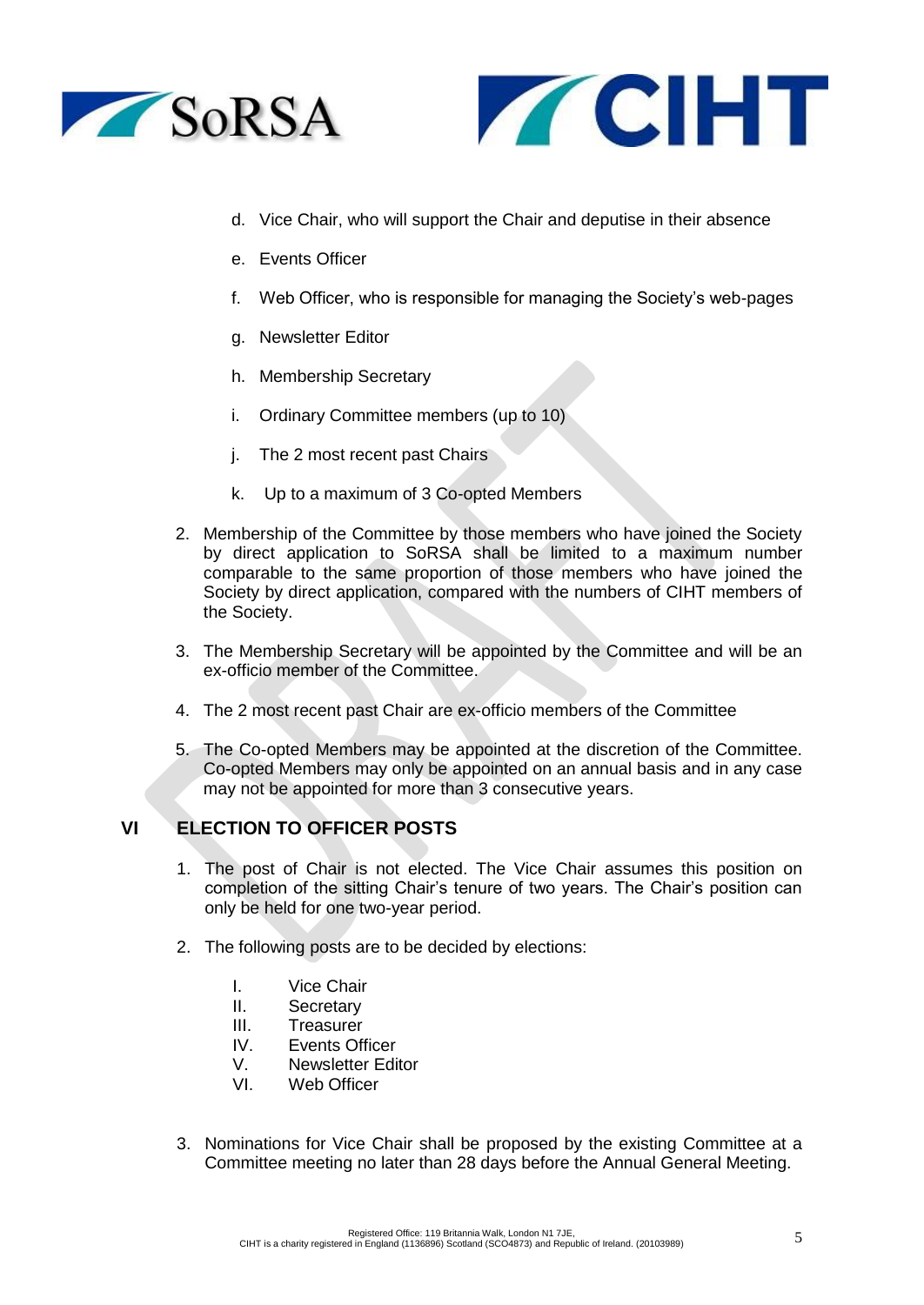



- 4. Nominations for all other Officer posts shall be made to the Secretary not later than 14 days before the Annual General Meeting.
- 5. The Chair shall present all the nominations to the membership at the Annual General Meeting, which shall vote on the nominations before it.
- 6. The elected posts are personal appointments for a three-year term of office, apart from the Vice Chair who shall be elected every two years.
- 7. If an Officer is unable to finish his mandate, an election will be held at the next Annual General Meeting. The newly elected Officer will finish the mandate of the retiring Officer.
- 8. Members of the Society who have joined by direct application to SoRSA may not be elected or appointed to the roles of Chair, Vice Chair or Treasurer.
- 9. Initially all the officers of the Society, apart from the Chair and Vice Chair, were appointed for a minimum three-year period. Subsequently the officers will stand down on the following basis:
	- At the Annual General Meeting in 2018, the Treasurer.
	- At the Annual General Meeting in 2019, the Newsletter Editor and Web Officer.
	- At the Annual General Meeting in 2020, the Secretary and Events Officer.

Thereafter all officers will stand down on a three-year cycle.

- 10. A member elected for a three-year period of office must stand down after their term of office, but can be re-elected for a further three-year period. There is no restriction on how many times they may be re-elected.
- 11. If the Chair resigns mid-term then the Vice Chair assumes the Chair's role and completes the vacating Chair's term before commencing their own two-year term.
- 12. If the Vice Chair position becomes vacant in mid-term a Committee member will be appointed to the role by the Committee and shall hold the post until the next Annual General Meeting when an election will be held. The elected Vice Chair will complete the vacating Vice Chair's term before becoming Chair.

# **VII ELECTION TO ORDINARY COMMITTEE MEMBER POSTS**

- 1. The Ordinary Committee Member posts will be decided by election.
- 2. At least one Ordinary Committee Member shall come from and/or represent each of Ireland (both Northern and the Republic), the North of England, Scotland and Wales. Nothing shall preclude more than one Ordinary Committee Member coming from the specified areas.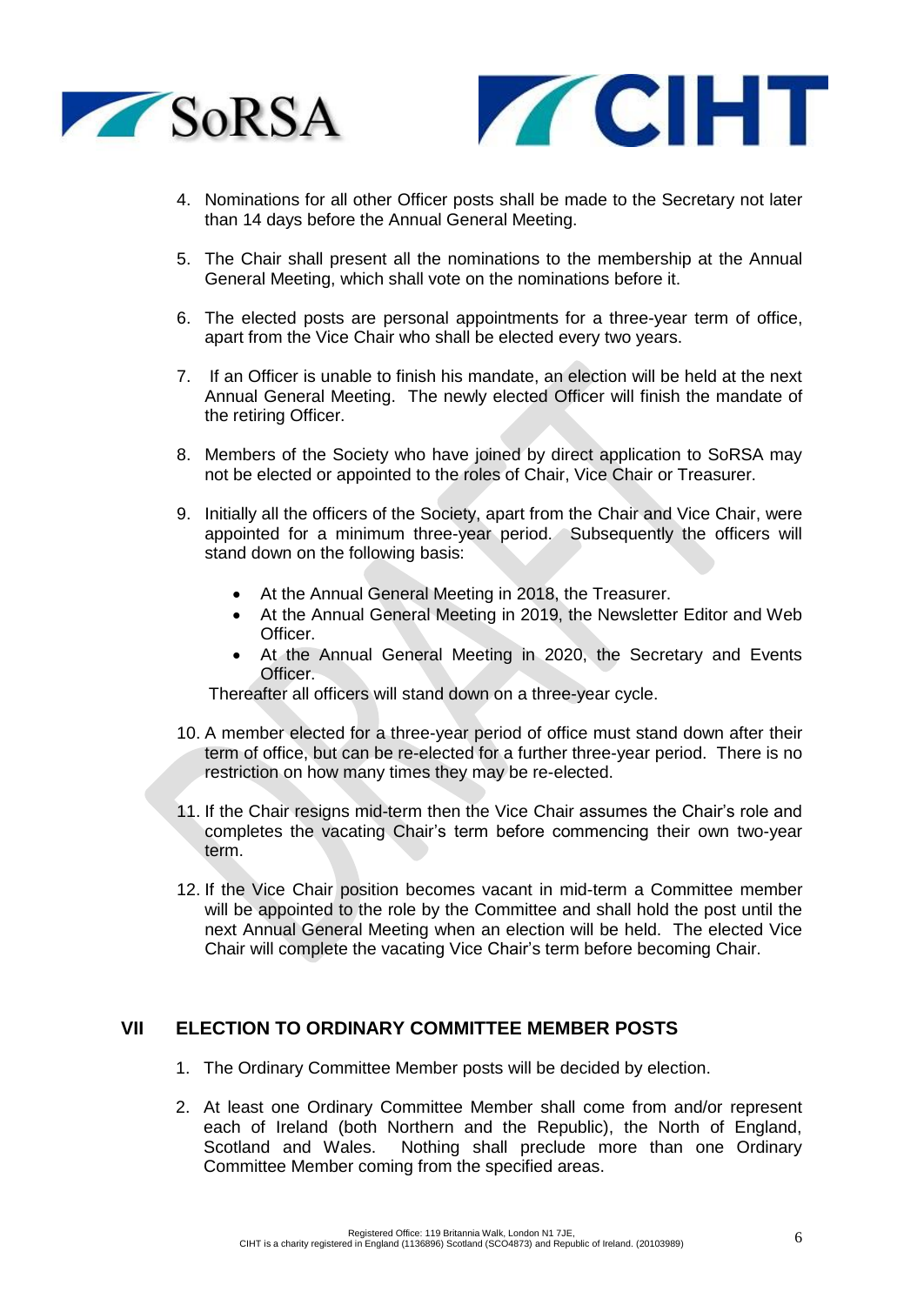



- 3. Nominations shall be made to the Secretary not later than 14 days before the Annual General Meeting.
- 4. The Chair shall present the nominations to the membership at the Annual General Meeting, which shall vote on the nominations before it.
- 5. The elected posts are personal appointments for a three-year term of office.
- 6. If a member is unable to finish their mandate, an election will be held at the Annual General Meeting. The newly elected member will finish the mandate of the retiring member.
- 7. Initially all the Ordinary Committee Members of the Society were appointed for a minimum three-year period. Subsequently these members will stand down on the following basis:
	- •
	- Four Members at the Annual General Meeting in 2018, including the representatives for the North of England and Scotland.
	- Three Members at the Annual General Meeting in 2019, including the representative for Wales.
	- Three Members at the Annual General Meeting in 2020, including the representative for Ireland.

Thereafter all the Members will stand down on a three-year cycle.

- 8. The order for determining which initially appointed Ordinary Committee Members will stand down will be decided by the Officers of the Society.
- 9. An Ordinary Committee Member elected for a three-year period of office must stand down after their term but can be re-elected for a further three-year period. There is no restriction on how many times he may be re-elected.

#### **VIII HONORARY CORRESPONDING MEMBERS**

- 1. The Committee may appoint Honorary Corresponding Members for countries outside the United Kingdom.
- 2. Honorary Corresponding Members will not be members of the Committee, but will receive copies of Committee meeting agendas, reports and minutes for information and comment.
- 3. The process for Honorary Committee Members to make comments and provide information will be agreed by the Committee from time-to-time.

## **IX AMENDMENT OF THE CONSTITUTION**

1. Proposals to change the Constitution may be made by either the Committee of the Society or the Board of Trustees of CIHT.